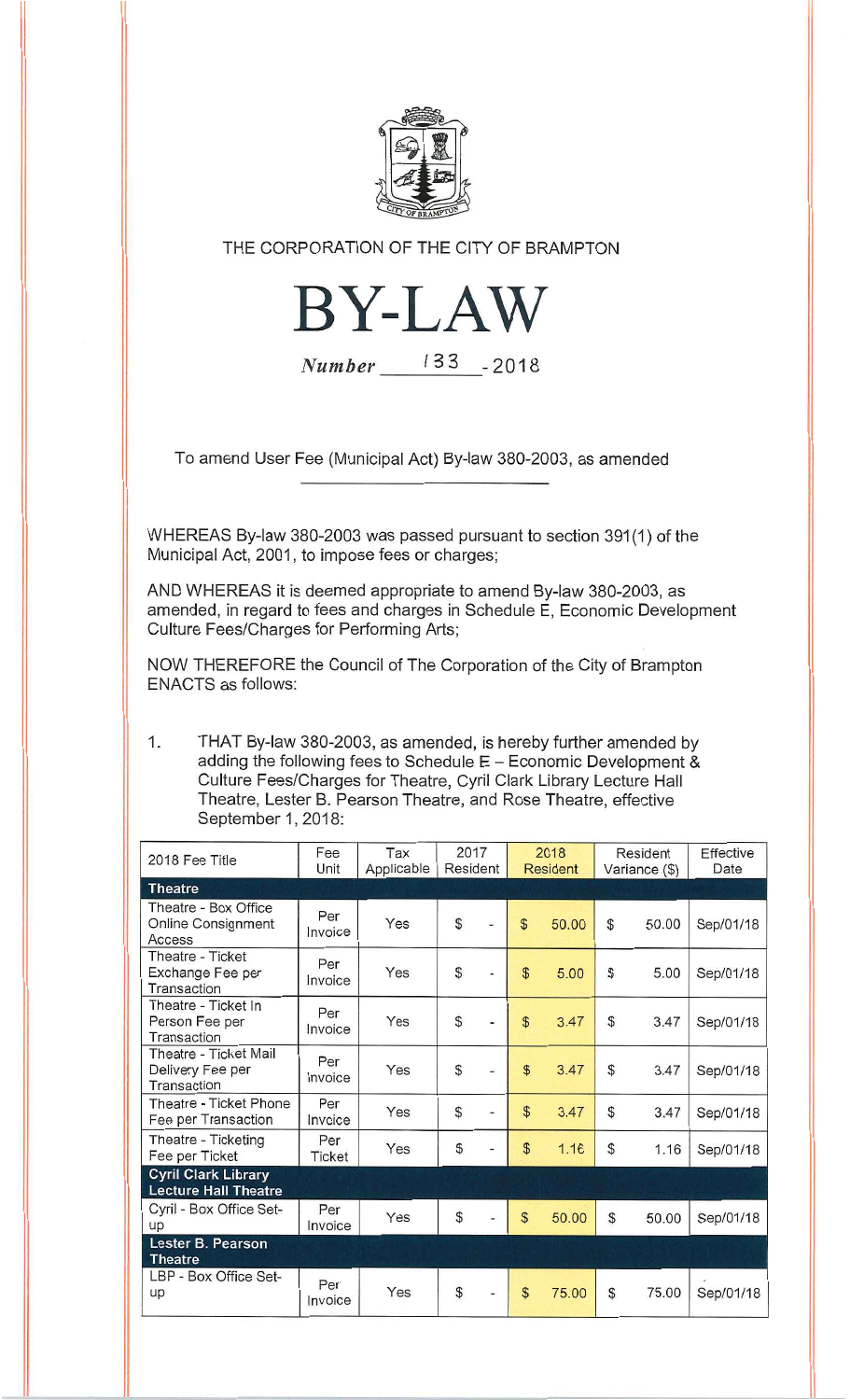| <b>Rose Theatre</b>                    |                      |     |               |                          |  |        |               |        |           |
|----------------------------------------|----------------------|-----|---------------|--------------------------|--|--------|---------------|--------|-----------|
| Rose - Bar Corkage<br>per Bottle       | Per<br><b>Bottle</b> | Yes | \$            |                          |  | 5.00   | $\mathbb{S}$  | 5.00   | Sep/01/18 |
| Rose - Main Space<br>Box Office Set-up | Per<br>Invoice       | Yes | \$            |                          |  | 150.00 |               | 150.00 | Sep/01/18 |
| Rose - Studio Box<br>Office Set-up     | Per<br>Invoice       | Yes | $\mathcal{L}$ | $\overline{\phantom{a}}$ |  | 100.00 | $\mathcal{S}$ | 100.00 | Sep/01/18 |

2. THAT By-law 380-2003, as amended, is hereby further amended by increasing the following fees in Schedule E — Economic Development & Culture Fees/Charges for Theatre, effective September 1, 2018:

| 2018 Fee Title                             | Fee<br>Jnit    | Tax<br>Applicable | 2017<br>Resident | 2018<br><b>Resident</b> | Resident<br>Variance (\$) | Effective<br>Date |
|--------------------------------------------|----------------|-------------------|------------------|-------------------------|---------------------------|-------------------|
| <b>Theatre</b>                             |                |                   |                  |                         |                           |                   |
| Theatre - Subscription<br>Fee/Subscription | Per<br>Invoice | Yes               | 5.11             | 5.78                    | 0.67                      | Sep/01/18         |

3. THAT By-law 380-2003, as amended, is hereby further amended by deleting the following fee from Schedule E — Economic Development & Culture Fees/Charges for Theatre, effective September 1, 2018:

| 2018 Fee Title                       | Fee<br>Unit    | Tax<br>Applicable | 2017<br>Resident | 2018<br><b>Resident</b> | Resident<br>Variance (\$) | Effective<br>Date |
|--------------------------------------|----------------|-------------------|------------------|-------------------------|---------------------------|-------------------|
| <b>Theatre</b>                       |                |                   |                  |                         |                           |                   |
| Theatre - Web Fee<br>per Transaction | Per<br>Invoice | Yes               | S<br>3.07        | \$<br>$\blacksquare$    | (3.07)                    | Sep/01/18         |

4. THAT By-law 380-2003, as amended, is hereby further ameneded by changing the description of the following fees in Schedule E — Economic Development & Culture Fees/Charges for Cyril Clark Library Lecture Hall Theatre, Lester B. Pearson Theatre, and Rose Theatre, effective September 1, 2018:

| 2018 Fee Title                                             | Fee<br>Unit          | Tax<br>Applicable | 2017<br>Resident                          | 2018<br><b>Resident</b> | Resident<br>Variance (\$) | Effective<br>Date        |
|------------------------------------------------------------|----------------------|-------------------|-------------------------------------------|-------------------------|---------------------------|--------------------------|
| <b>Cyril Clark Library</b><br><b>Lecture Hall Theatre</b>  |                      |                   |                                           |                         |                           |                          |
| Cyril - TCIF co-<br>production \$1.50 per<br><b>Ticket</b> | Per<br><b>Ticket</b> | Yes               | $\mathcal{S}$<br>$\frac{1}{2}$            | $\mathcal{S}$<br>1.50   | \$<br>1.50                | Jan/01/18                |
| <b>Lester B. Pearson</b><br><b>Theatre</b>                 |                      |                   |                                           |                         |                           |                          |
| LBP - TCIF co-<br>production \$1.50 per<br><b>Ticket</b>   | Per<br><b>Ticket</b> | Yes               | $\mathcal{L}$<br>$\overline{\phantom{a}}$ | $\mathcal{S}$<br>1.50   | \$<br>1.50                | Jan/01/18                |
| <b>Rose Theatre</b>                                        |                      |                   |                                           |                         |                           |                          |
| Rose - TCIF co-<br>production \$1.50 per<br><b>Ticket</b>  | Per<br>Ticket        | Yes               | \$<br>1.50                                | $\mathcal{S}$<br>1.50   | $\mathcal{S}$<br>-        | $\overline{\phantom{0}}$ |